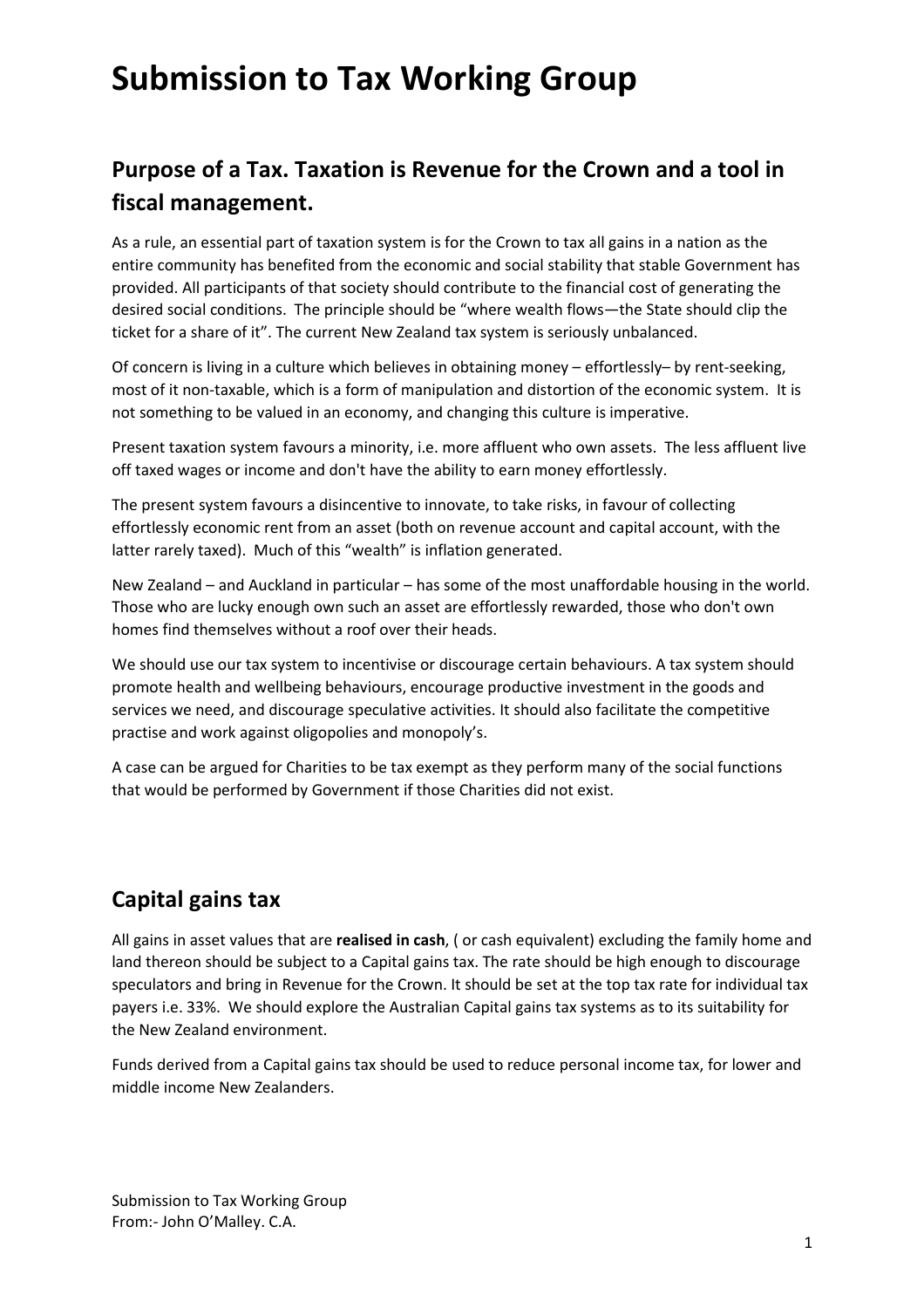Imposing **a tax on an increase in asset value that has not been realised, in cash, is fickle, should not be implemented.** To do so may result in the assets, or a portion of it, needing to be sold to pay the tax. (you cannot sell half a valuable work of art such as a painting). Furthermore, assets go up and down in value over a period; e.g., share investments, thus making it difficult to determine when such a tax should be imposed.

There is already a strong resistance in the nation to the current system of rates of Local Authorities based on valuation of properties rather than a charge per household. Under the current rates charging system some retired and other low-income people have had to sell up their homes, leave their communities, as the rates charged have become exorbitant due to house inflation. Taxing on an increase in asset values will furtherer exacerbate the problem.

### **Sugar Tax.**

The health problem of obesity in New Zealand is the result of the consumption of foods that have a high sugar content. We need to encourage a healthier life style in choice of food. A sugar tax should be imposed on sugary soft drinks such as was imposed in the UK from 2018. Consideration should be given to imposing it on all processed foods. To offset this, remove GST on fresh fruit and vegetables. We need to tackle the rising rates of obesity and type 2 diabetes.

### **Taxation on Banks and other large financial institutions.**

Both the United Kingdom and Australia have an "excessive profits" tax on their large banking and financial institutions. (See Australian Federal Budget 2017, additional taxation on banks.). The Australian banks in New Zealand are essentially an oligopoly, that gouge the New Zealand economy under the disguise of them being "Strong Banks ." Exempt smaller NZ based banks i.e Kiwibank, TSB and credit unions by way of a universal size limitation based on liabilities or turnover (e.g. apply such a tax to institutions greater than \$1.5b gross income). As the Australians found this incentivized competition in bank interest charges and fees, between the smaller and larger financial institutions.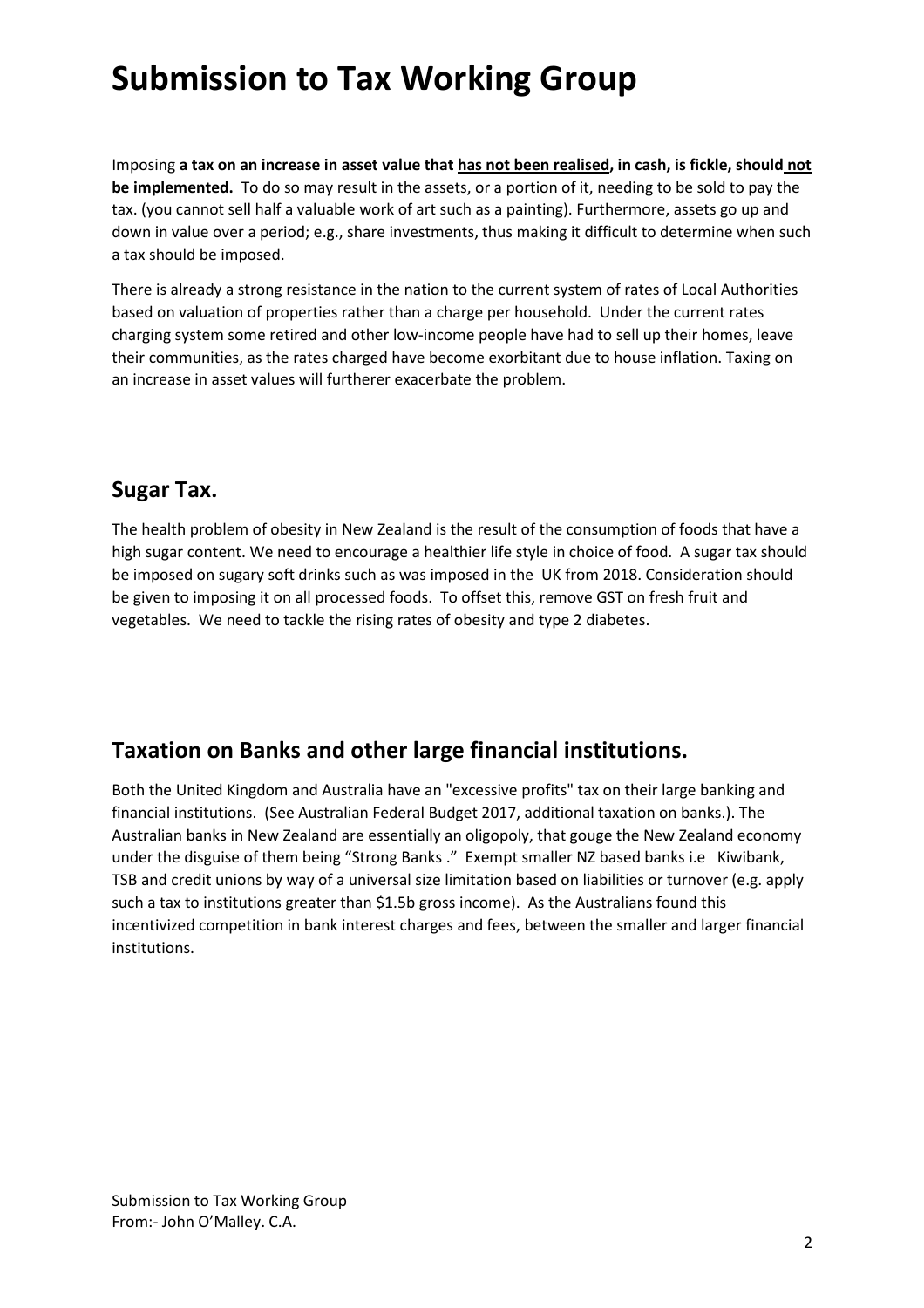#### **Land banking as a speculative investment of land zoned residential.**

Given the current national housing crisis **Land banking** by speculators in residential zoned land, that do not have dwellings constructed thereon, needs to be discouraged. Such vacant residential zoned land areas should have a "Residential Vacant Land" valued add tax imposed (rate of 33%) as a disincentive to hold land that is required for housing. This is creating the incentivisation to build residential accommodation for rent or sale, to avoid paying the tax, thereby increasing the supply of residential properties.

### **Provisional Tax for small business: -**

AIM method of provisional tax for small business is time consuming and does not address the cash flow problems of small business. Small business struggle to get their debts paid in a timely manner and end up having to use bank overdraft to pay provisional tax. Move away from accrual accounting for provisional tax calculations for all small business with an annual turnover of less than \$5m. Implement **a cash basis** for paying provisional tax. It will be based on what the business "actually receives in **cash**, less what it pays **in cash**", for all taxable sources, at a prescribed rate; i.e. net cash over a defined time period. (Non-taxable cash flows are excluded.) The prescribed rate could be either:-

- I. The ratio of residual income tax (RIT) to all taxable Gross Revenue for the previous year, or
- II. On a prescribed rate that is specified by the tax payer. There needs to be a requirement that 80% of total tax payable for a year is paid as provisional tax to prevent gaming. Failure to meet this target results in use of money interest applying on all tax payable for the year less provisional tax paid.
- III. Synchronise timing of provisional tax payments along with GST payments.

A spread sheet with an example of how this could work is attached to this email.

### **Taxation supporting monetary policy.**

The Official Cash Rate(OCR) is not the lowest rate of interest charged on loans in the nation. Some mortgage brokers have access to large funds of off-shore money which through a variety of financial instruments have an interest rate less than the Official Cash Rate. (In the past Japan has been a source of such funds). Access to this source of finance has flowed into the housing market, and in doing so has undermined the economic purpose of the Official Cash Rate. It has been a contributor to housing inflation. Either restrict the source of such capital inflows into the nation or charge a